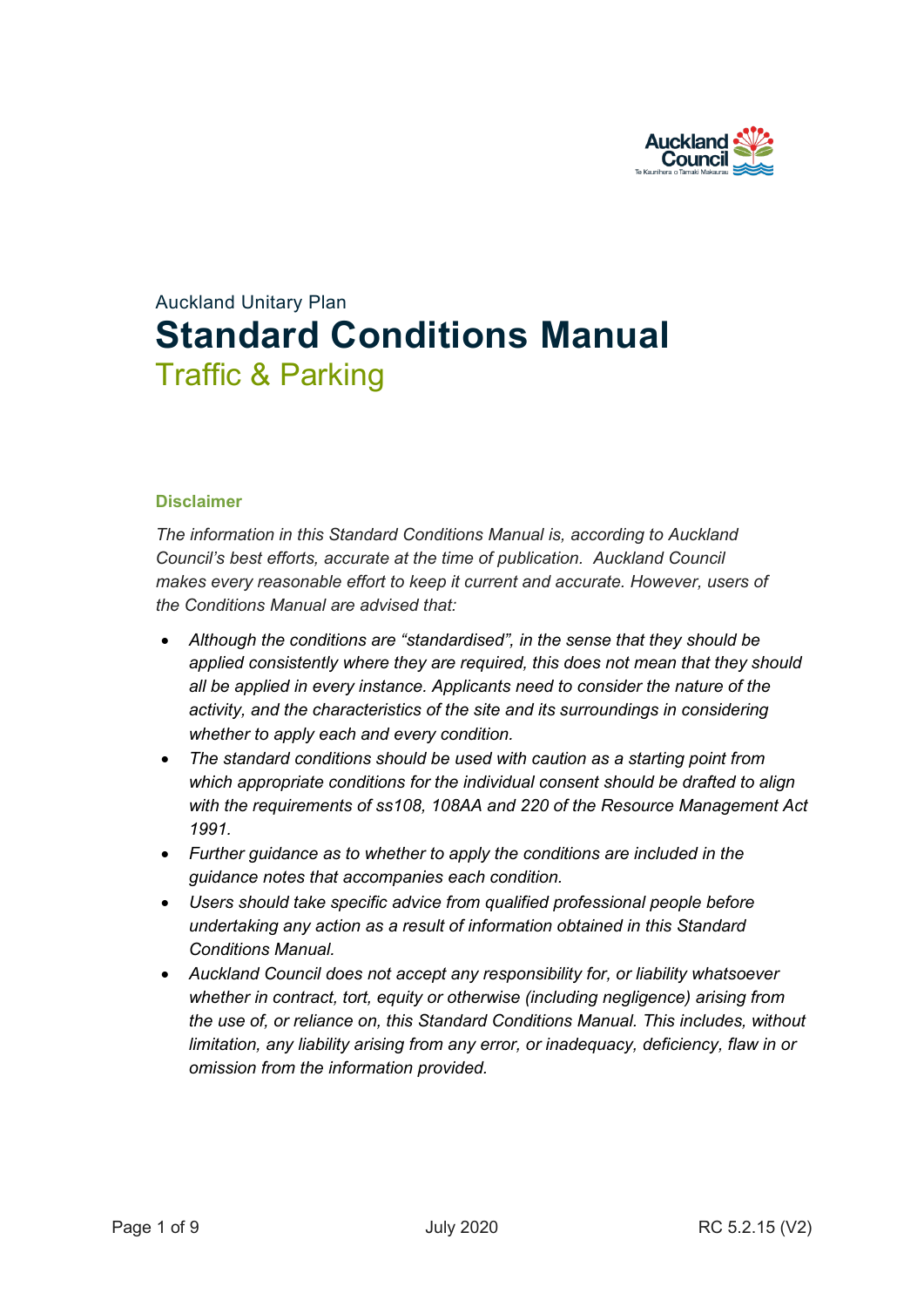# **Introduction**

These conditions relate to commonly-occurring traffic and parking matters. Conditions that require detailed design and subsequent engineering approvals are not covered here and should be developed and recommended by a development engineer as-needed.

# **Which conditions should be used?**

Whether you use any of these conditions will depend on the proposal at hand and whether there are any traffic and/or parking effects.

Please check with the relevant Consent Specialist at Auckland Transport prior to use of any conditions relating to activities in the road reserve.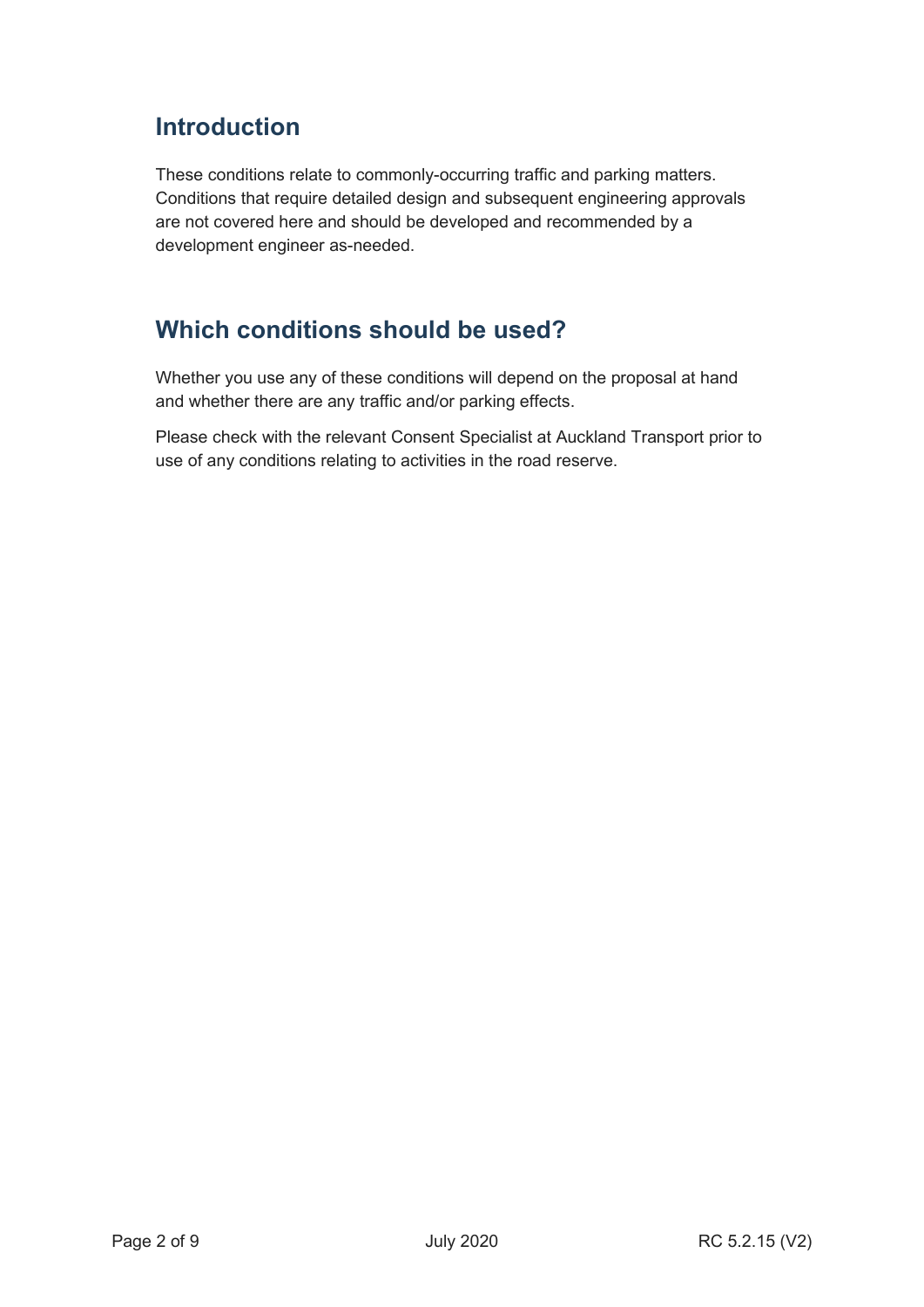# **Conditions**

# **Condition 1: Completion of parking areas**

Prior to the occupation of residential units / commencement of trade/ operation of the activity, [delete or add as appropriate] all access, parking and manoeuvring areas must be formed, sealed with an all-weather surface, marked out, sign posted and drained in accordance with the approved plans [insert plan reference if relevant], to the satisfaction of the Council.

#### Advice note:

Parking areas should be marked out in accordance with the approved site plan to ensure appropriate parking supply, access, signage, directions and vehicle manoeuvring. This includes the allocation of specific parking spaces to each unit/dwelling where relevant.

#### *Guidance Note:*

*This condition relates to developments that either have visitor parking or larger communal parking areas (e.g. offices, retail, apartment buildings, integrated housing developments etc.). If the consent is for a single residential dwelling, or subdivision with standalone residential dwellings then it is not necessary. The intent of the condition is to ensure that a lack of finished parking areas does not displace operational parking demand into the road reserve and that parking is allocated in accordance with the approved plans (where relevant). It also consolidates the need for a separate signage condition relating to parking areas.*

# **Condition 2: Specific entry/exit signage**

Prior to the occupation of residential units / commencement of trade/ operation of the activity, [delete or add as appropriate] the consent holder must install directional signage at [all entry and/or exit points – edit as required] in order to ensure that vehicle movements are limited to [left/right hand only turns] onto [street/road]. This must be undertaken to the satisfaction of the Council.

# *Guidance Note:*

*This condition should be used where details of the specific signage was supplied in the application. It can also be tailored to require the consent holder to install specific signage to avoid/remedy/mitigate a potential safety effect. In that case you will need to specify the purpose, location and content of the required signage.*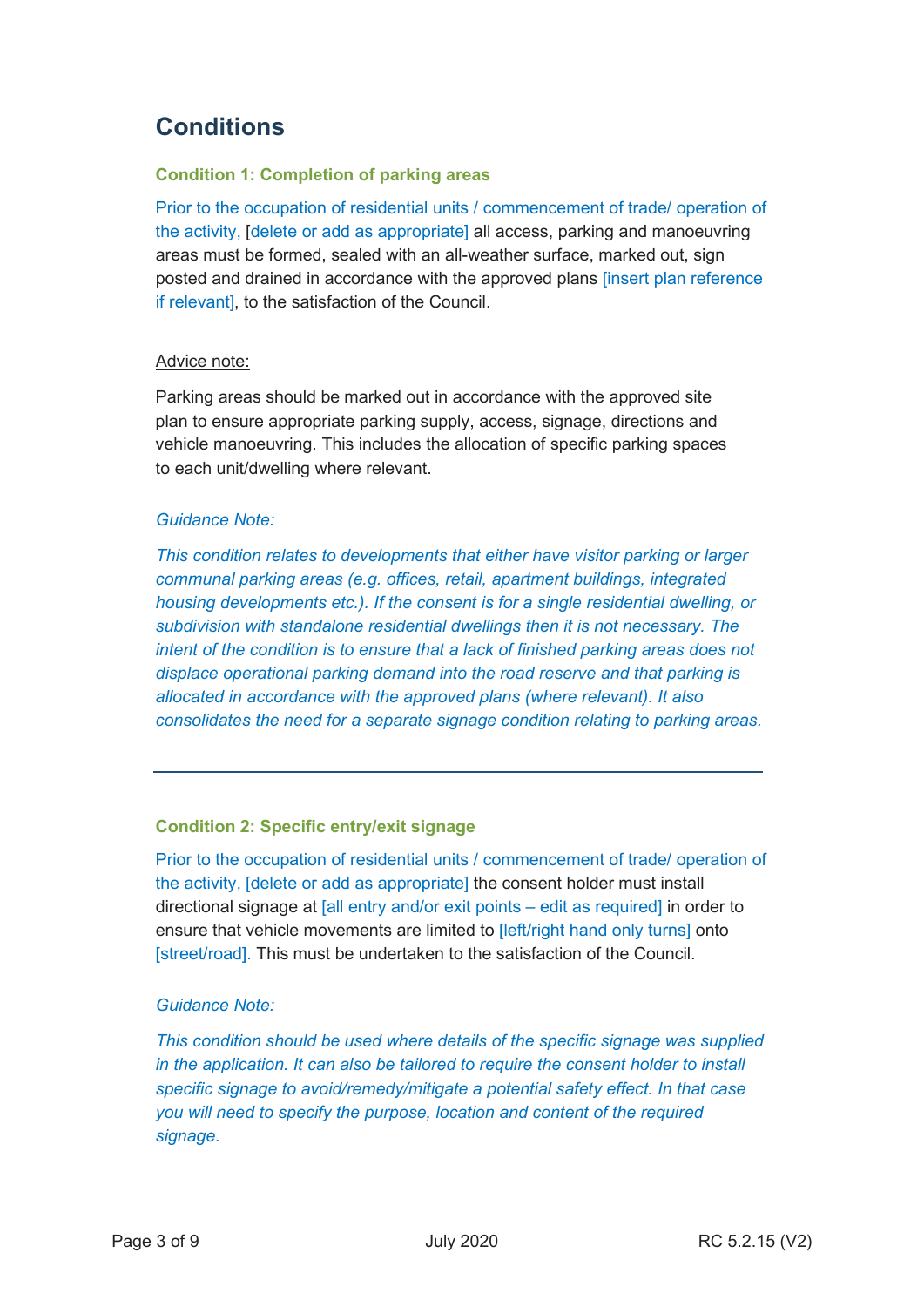#### **Condition 3: Traffic calming devices**

Prior to the occupation of residential units / commencement of trade/ operation of the activity, [delete or add as appropriate] the consent holder must install the traffic calming device/s detailed in [insert plan and/or technical report reference] at [enter the location or the device/s] to the satisfaction of the Council.

### *Guidance Note:*

*This condition should be used where details of proposed traffic calming device/s were supplied in the application (signage, speed bumps, traffic islands, pedestrian refuges etc). It can also be tailored to require the consent holder to install specific traffic calming devices to avoid/remedy/mitigate a potential safety effect. In that case you will need to specify their purpose, location and require they be in accordance with Auckland Transport Code of Practice 2013.* 

# **Condition 4: Audio visual warning devices for pedestrian safety**

Prior to the occupation of residential units / commencement of trade/ operation of the activity, [delete or add as appropriate] the consent holder must install and thereafter maintain an audio visual warning device that is visible to pedestrians within the public footpath outside the site [change if a different location is required, more than one vehicle access]. A 'give way to pedestrians' (or similar) sign must also be installed within the site to warn exiting vehicles of pedestrian activity. The exact locations for these are indicated on [insert plan or technical document reference if there is one] and must be installed to the satisfaction of the Council.

#### Advice note:

If the audio visual signage is located outside the property boundary (e.g. affixed to the building but overhanging the public footpath), the consent holder will need to obtain the necessary approval from Auckland Transport to occupy the road reserve.

# *Guidance Note:*

*This condition ensures pedestrian safety in situations where a development immediately fronts the road reserve and/or pedestrian visibility of vehicle entry and exit points is limited. If there is no detailed plan indicating where the signage is to be located, you can specify where in the condition. If this is the case, ensure that the condition is clear and include any particular specifications for the audio visual device (including noise level) in the condition. If an audio visual device is proposed as part of a detailed traffic calming strategy condition 3 is better suited and details of the audio visual device should be included in that condition.*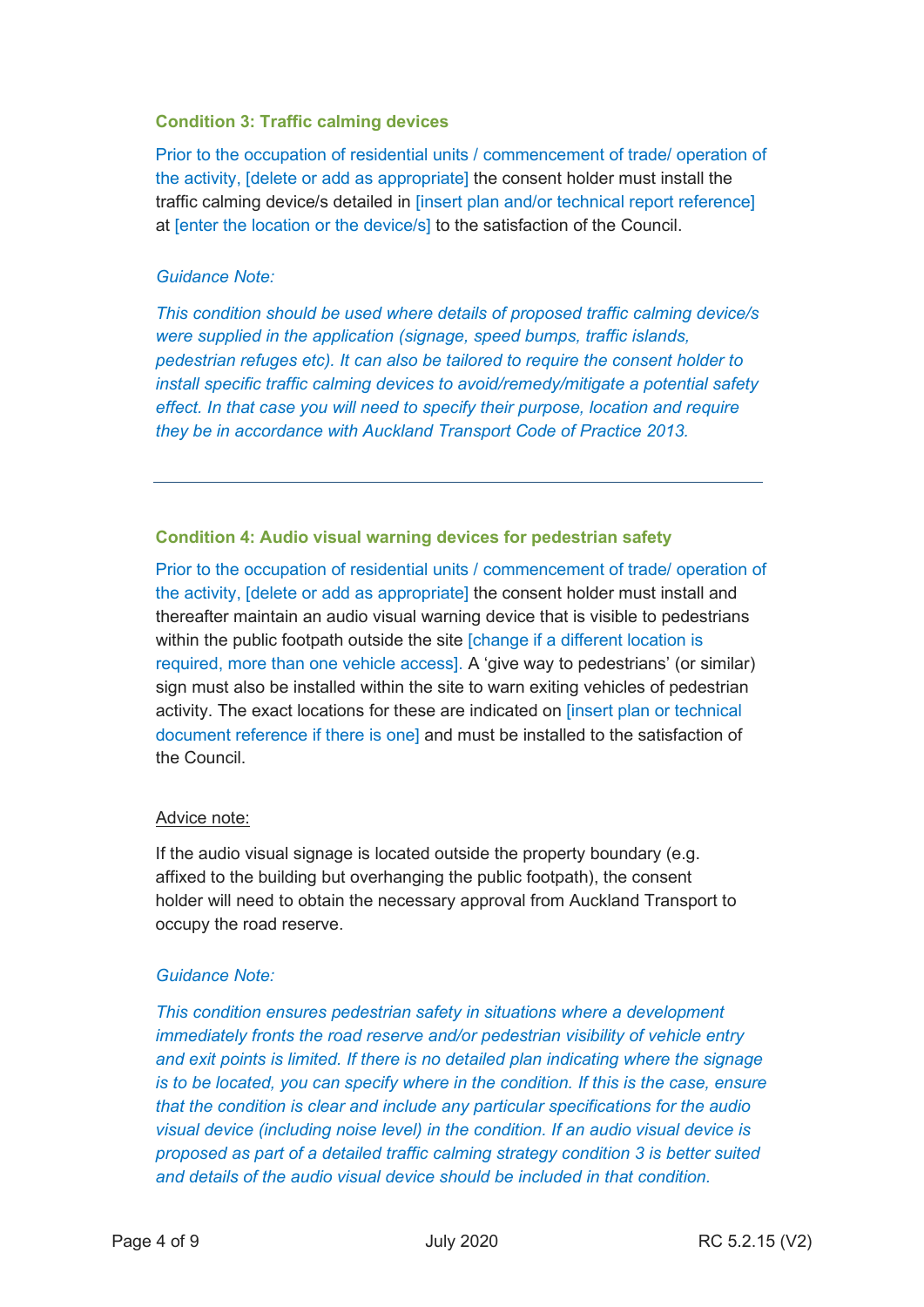# **Condition 5: Lease of off-site parking spaces**

Prior to the occupation of residential units / commencement of trade/ operation of the activity, [delete or add as appropriate], [xx number] off-site parking spaces must be provided for the duration of the [describe activity] activity because of the absence of adequate onsite parking provision. The location of the leased parking spaces and their availability for the exclusive use of the [describe activity] during [(its hours of operation) – delete if there is no restriction on operating hours] must be identified through suitable signage. Confirmation of the lease and signage must be provided to the satisfaction of the Council.

# Advice note:

*The purpose of this condition is to ensure adequate parking supply where none can be provided onsite. In the event that the lease of parking spaces is no longer possible, the consent holder should arrange for an alternative lease location in order to comply with this condition. Where this is not possible, the consent holder should notify Council immediately and cease operation until parking can be provided. If no alternative off-site parking can be found, the consent holder may need to obtain resource consent for a parking shortfall.*

# *Guidance Note:*

*This condition should be used where short term duration or temporary activities are unable to provide some or all of the required onsite parking. The council planner should have determined the suitability of this arrangement and proximity of parking spaces to the activity, during the processing of the application. In order to maintain flexibility where lease agreements or the location of parking changes due to a change of ownership, and to avoid any need for subsequent variations of this condition, the specific details of the lease location and owner are not included in the condition itself.* 

*In all other cases where the above condition is being imposed, a covenant should also be placed upon the title (see condition below) to ensure ongoing parking provision or cessation of the activity should leased parking spaces nolonger be available.*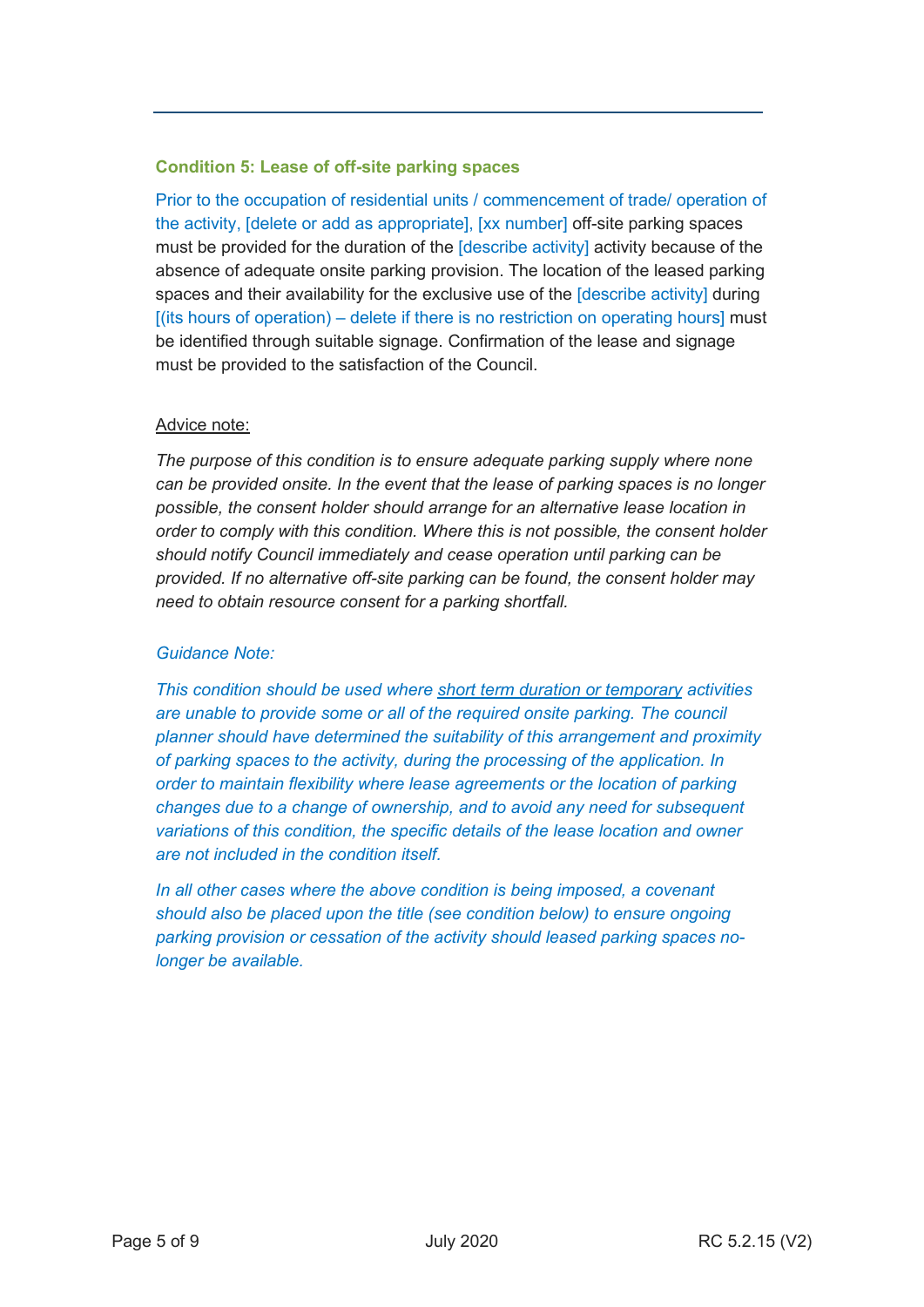#### **Condition 6: Covenant for the lease of off-site parking spaces**

Use covenants for land use condition as a starting point.

### *Guidance Note:*

*Where an activity is permanent and there is unlikely to be sufficient onsite parking provision in the future, a covenant should be used to ensure that suitable off-site parking is provided for the activity. Condition 5 (Lease of off-site parking spaces) should be used as the basis for outlining the details of the covenant.* 

#### **Condition 7: Reinstatement of kerbing**

Prior to the operation of the activity, all redundant vehicle crossings must be removed and reinstated as kerbing and verge/footpath to [insert most recent version and date] Auckland Transport Code of Practice 2013. This must be undertaken at the consent holder's expense and to the satisfaction of the Council.

#### Advice note:

Works within the road reserve require prior approval from Auckland Transport. This includes vehicle crossings, reinstatement of kerbing and temporary occupation of the footpath/verge/berm during construction. The consent holder should contact Auckland Transport as soon as possible to ensure any required approvals are issued prior to construction.

# *Guidance Note:*

*Use this condition where redundant or temporary vehicle crossings for construction purposes, are to be reinstated as kerb/footpath/verge. Use of the advice note is also recommended where it has been have identified that the development may require alteration to an existing vehicle crossing.*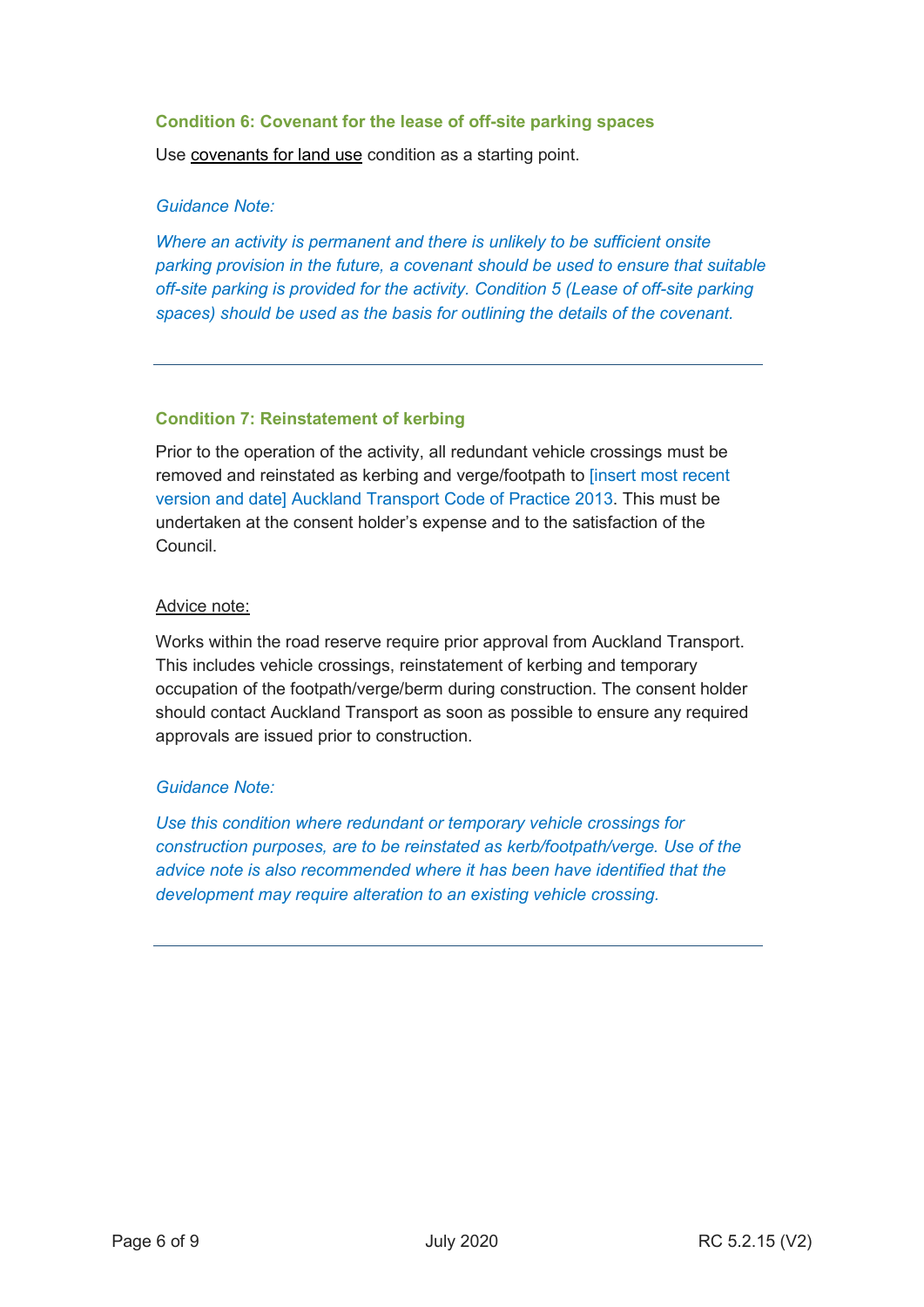### **Condition 8: New Vehicle Crossing/s**

All new vehicle crossings must be designed and formed in accordance with the [insert most recent version and date] Auckland Transport Code of Practice 2013. The new crossing must maintain an at-grade (level) pedestrian footpath across the length of the crossing, *using the same materials, kerbing, pavings, patterns and finish as the footpath on each side of the crossing.*

#### Advice note:

Works within the road reserve require prior approval from Auckland Transport. The consent holder should contact Auckland Transport as soon as possible to ensure any required approvals are issued prior to construction.

# *Guidance Note:*

*If the reinstatement advice note above, has been used, there is no need to repeat this advice note.*

# **Condition 9: Travel Plan**

Prior to the occupation of residential units / commencement of trade/ operation of the activity, [delete or add as appropriate], the consent holder must prepare and implement, to the satisfaction of Council, a work place travel plan for [list the activity or tenancies the travel plan will apply to]. This document(s) must generally follow the [check with your specialist for most recent version and insert] 'Work Place Travel Plan Coordinators Guide' (ISBN 978-0-478-30919-5 Land Transport New Zealand, July 2007). The objective of this plan is to encourage employees to use transport modes for commuting to and from work which do not involve the use of a private motor vehicle.

# *Guidance Note:*

*This condition should only be used where creation of a travel plan was proposed by an applicant. This is because it is difficult to enforce or monitor the use of alternative transport modes. While cycling/walking/carpooling goes some way to mitigating the adverse effects of a parking shortfall, a travel plan should only be required as an addition to other primary means of mitigation (i.e. lease of parking spaces, parking allocation strategies, amended design etc.).*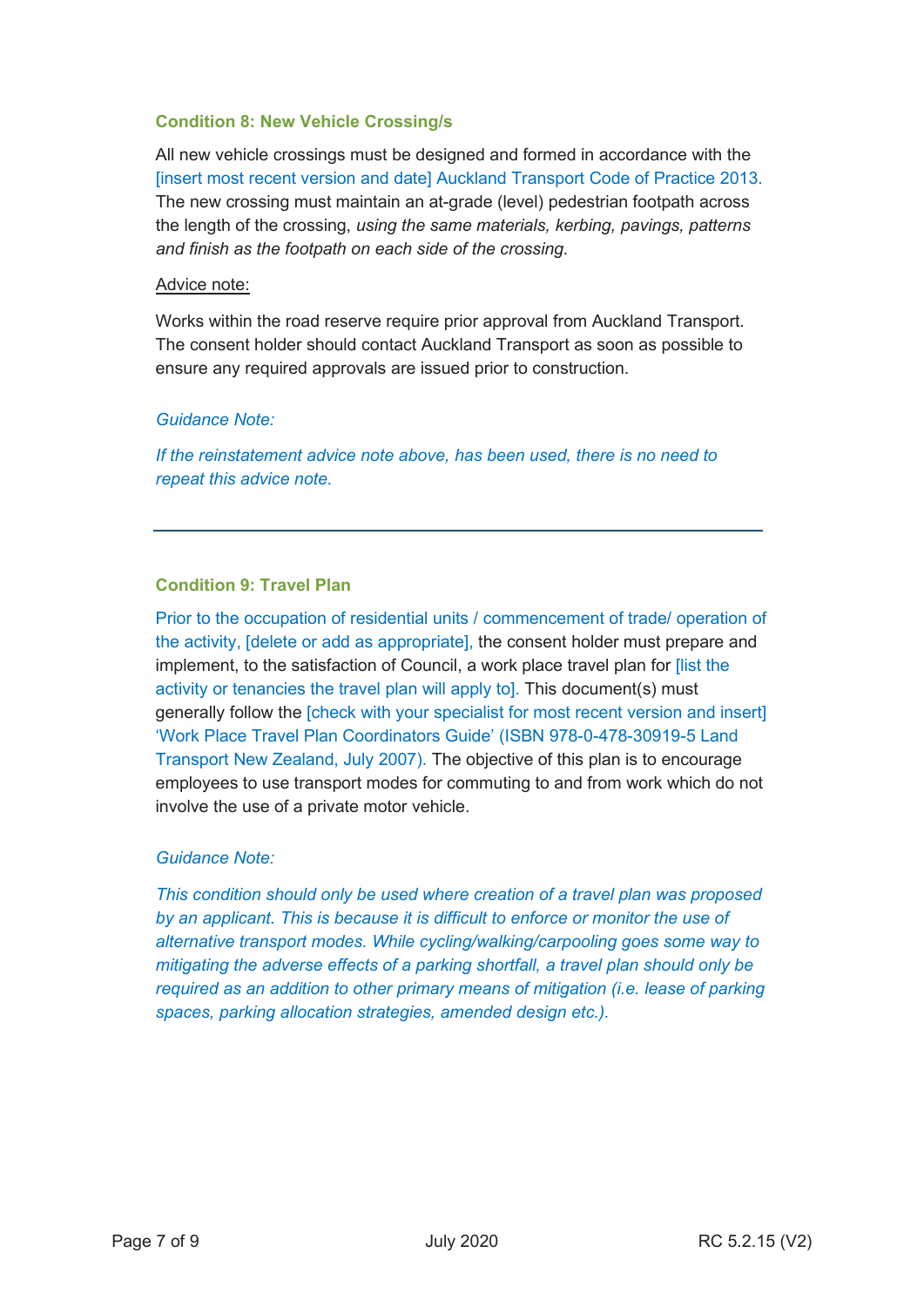# **Condition 10: Visitor Parking**

The [x] required visitor parking spaces must be marked or identified through signage to the satisfaction of Council, prior to the occupation of any residential units.

#### *Guidance Note:*

*The purpose of this condition is to ensure the provision of visitor spaces that are specifically required as part of an integrated housing development or other similar development. It should only be used in those situations.*

#### **Condition 11: Bicycle Parking Areas**

Prior to construction of any bicycle parking area/s, confirmation must be provided to Council that the layout, quantity, design and security of bicycle parking facilities located either in public or private areas, meet the minimum requirements of the [insert most recent version and date] Auckland Transport Code of Practice 2013, Part 13.6 for Cycle Parking.

#### Advice note:

*Consideration should be given to providing changing and shower facilities to support employees who choose to cycle-commute and use bicycle parking areas.* 

# *Guidance Note:*

*This condition should be used where a bicycle parking area is proposed, but the detailed layout and design is yet to be finalised. The condition can be amended to require a bicycle parking area in accordance with the most recent version of the Auckland Transport Code of Practice if the development warrants it.*

# **Condition 12: Motorcycle Parking**

An area equivalent to a minimum of  $[x]$  car spaces must be provided for motorcycle parking and marked/signposted as being for the exclusive use of motorcycles. This must be undertaken in accordance with the [insert most recent version and date] Auckland Transport Code of Practice 2013.